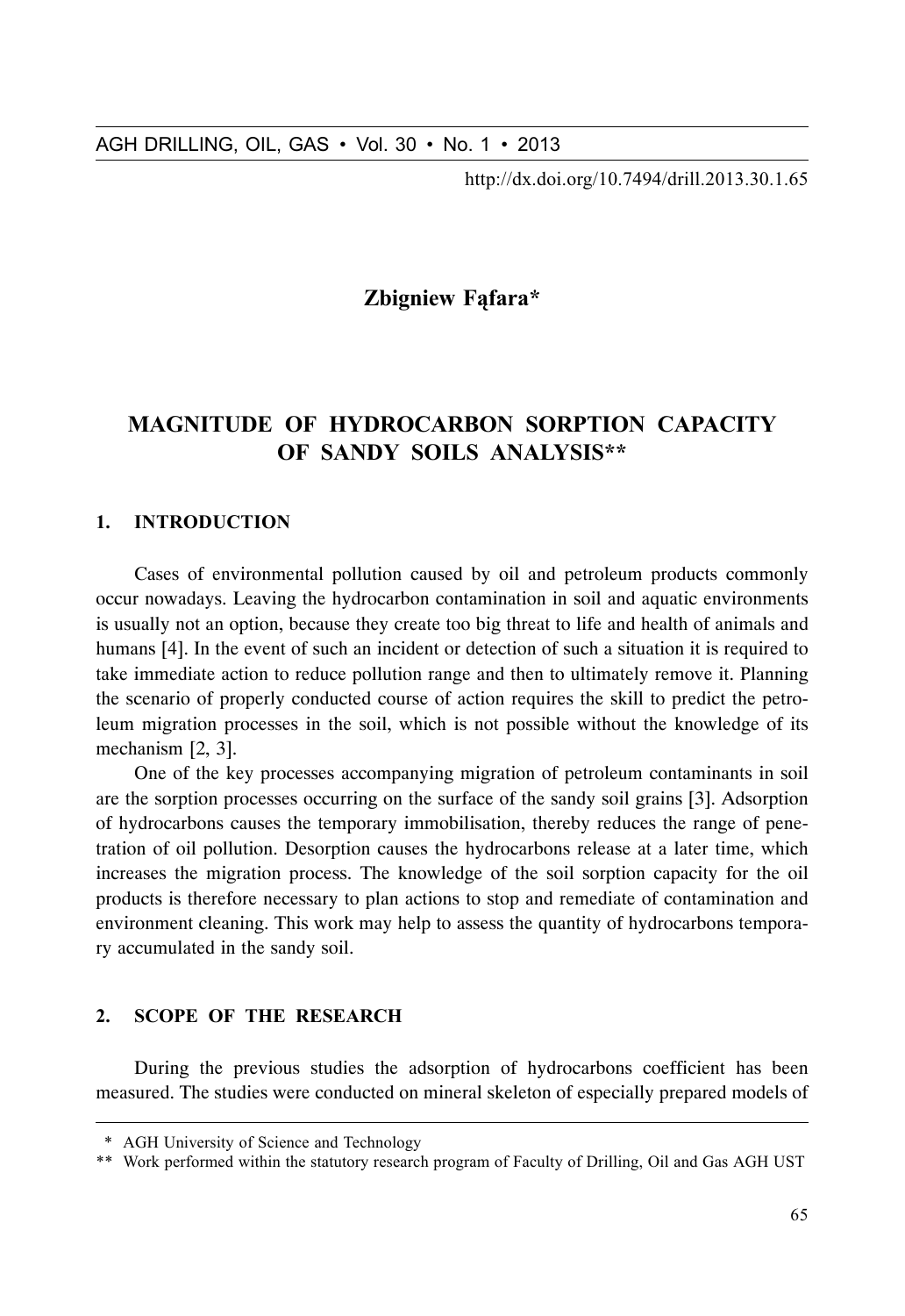sandy soil. The research was carried out commonly used petroleum substances, namely motor fuel – unleaded petrol and diesel fuel. The measurement was realized in three series [1]:

- 1. Series  $I$  there were nine different models of sandy soil prepared; 27 independent measurements of the adsorption of unleaded petrol coefficient (three for each soil model) carried out; 27 independent measurements of the adsorption of diesel fuel coefficient (three for each soil model) made.
- 2. Series  $II$  there were seven different models of sandy soil prepared; 21 independent measurements of the adsorption of unleaded petrol coefficient (three for each soil model) carried out; 21 independent measurements of the adsorption of diesel fuel coefficient (three for each soil model) made.
- 3. Series III there were two different models of sandy soil prepared; 6 independent measurements of the adsorption of unleaded petrol coefficient (three for each soil model) carried out; 6 independent measurements of the adsorption of diesel fuel coefficient (three for each soil model) made.

The results of the three times repeated measurements of hydrocarbon adsorption for the soil model and oil products were characterized by a relatively large scatter [1], which was the reason of

- Inaccuracy of the measurement method.
- Problems with keeping reproducible conditions of the hydrocarbons filtration:
	- The scatter partial results of repeated measurements increases with the rise of the effective diameter soil model, which may indicate hydrocarbon filtration incomplete pore space of soil, as a consequence of incomplete wetting by hydrocarbon grains of mineral skeleton.
	- The scatter partial results of repeated measurements grows as more diverse granulometric soil model, which may indicate their inaccurate mixing.

In fact, because of too high dispersion the results of repeated partial measurements in five cases (in 36 of all cases) it was decided to take an additional four repeated measurement of the adsorption of hydrocarbons coefficient for a given soil model and oil products. From the four values held the most deviated were rejected.

Conducted attempts to make a correlation and regression analysis the partial absorption of hydrocarbons coefficients depending on the soil granulometric model did not produce satisfactory results, therefore it was decided to limit the dispersion of hydrocarbon partial adsorption coefficients by replacing them with the mean values [1]. The statistical analysis showed that each of the calculated averages is significant and has the representative character.

## 3. CORRELATION ANALYSIS

In the first step of analysis the correlation of the measured averaged adsorption of hydrocarbons coefficients was performed in a graphical overview for petroleum substances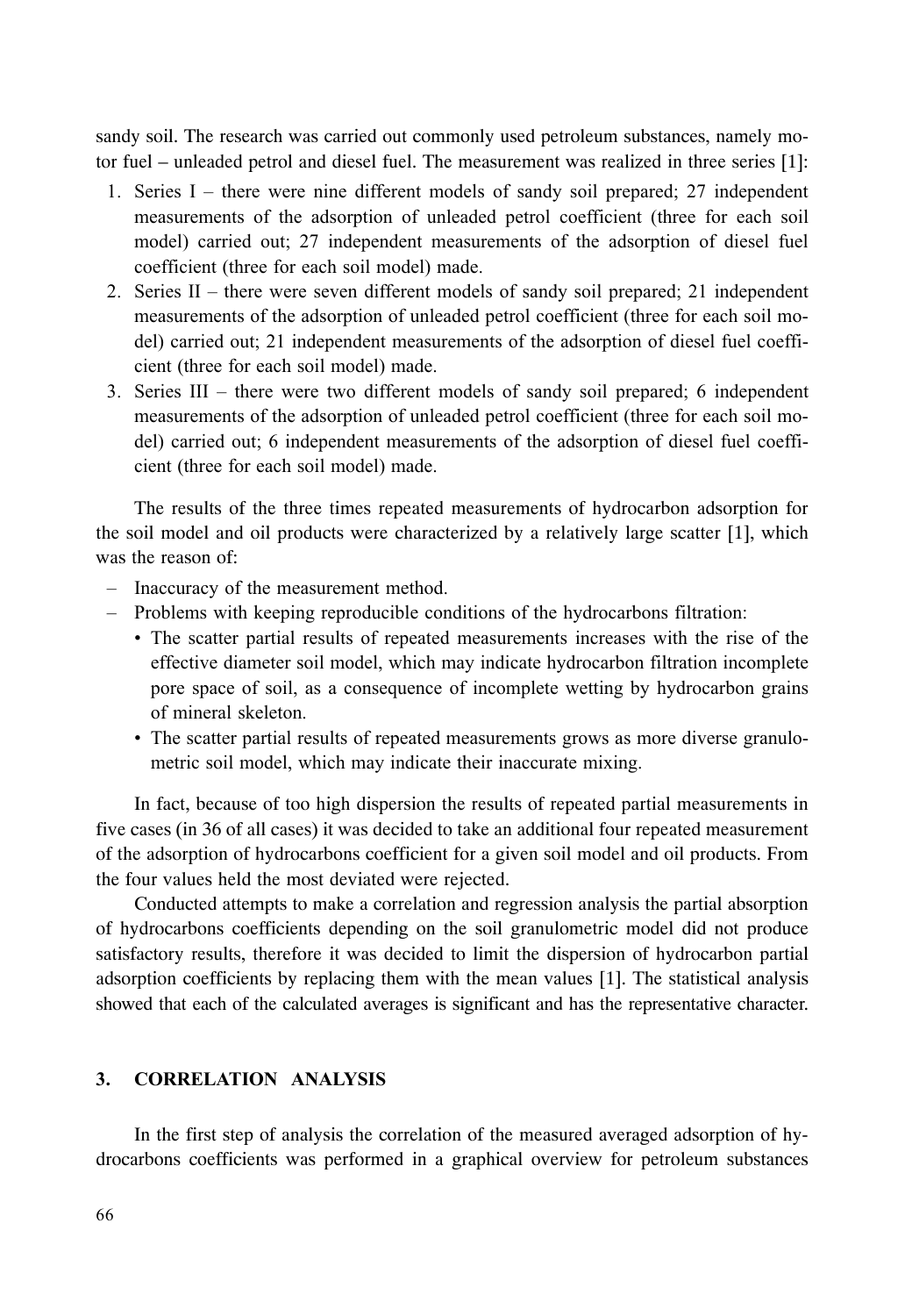tested in each measuring series on the effective diameter of grains of the soil model (Figs 1–6). Prepared combinations show that there is a very clear trend of the adsorption coefficient of gasoline and diesel on the effective diameter of grains of soil model, which is generally not dependent on the analyzed series of measurements and has the universal character. The results of non-linear regression analysis are shown in the Table 1 and in the Figures 1–6. In every case, the best compatibility of the experimental data with the calculated results was obtained for the power model.

### Table 1

Results of non-linear regression analysis of the adsorption of hydrocarbons coefficient on the mineral skeleton and an effective diameter of grains of soil model

| The measuring Series                | <b>Unleaded petrol</b>                  | <b>Diesel fuel</b>                      |
|-------------------------------------|-----------------------------------------|-----------------------------------------|
| Series I                            |                                         |                                         |
| Form of the equation                | $E_{sr} = 0,1208 \cdot d_{ef}^{-0,449}$ | $O_{sr} = 0.1326 \cdot d_{ef}^{-0.324}$ |
| The determination coefficient $R^2$ | 0,9496                                  | 0,8793                                  |
| Series II                           |                                         |                                         |
| Form of the equation                | $E_{sr} = 0.1282 \cdot d_{ef}^{-0.447}$ | $O_{sr} = 0.1253 \cdot d_{ef}^{-0.448}$ |
| The determination coefficient $R^2$ | 0,9860                                  | 0,9564                                  |
| Series III                          |                                         |                                         |
| Form of the equation                | $E_{sr} = 0.1438 \cdot d_{ef}^{-0.177}$ | $O_{sr} = 0.1866 \cdot d_{ef}^{-0.018}$ |
| The determination coefficient $R^2$ | 1,0                                     | 1,0                                     |



Fig. 1. Averaged gasoline adsorption coefficient in soil for the first series of measurements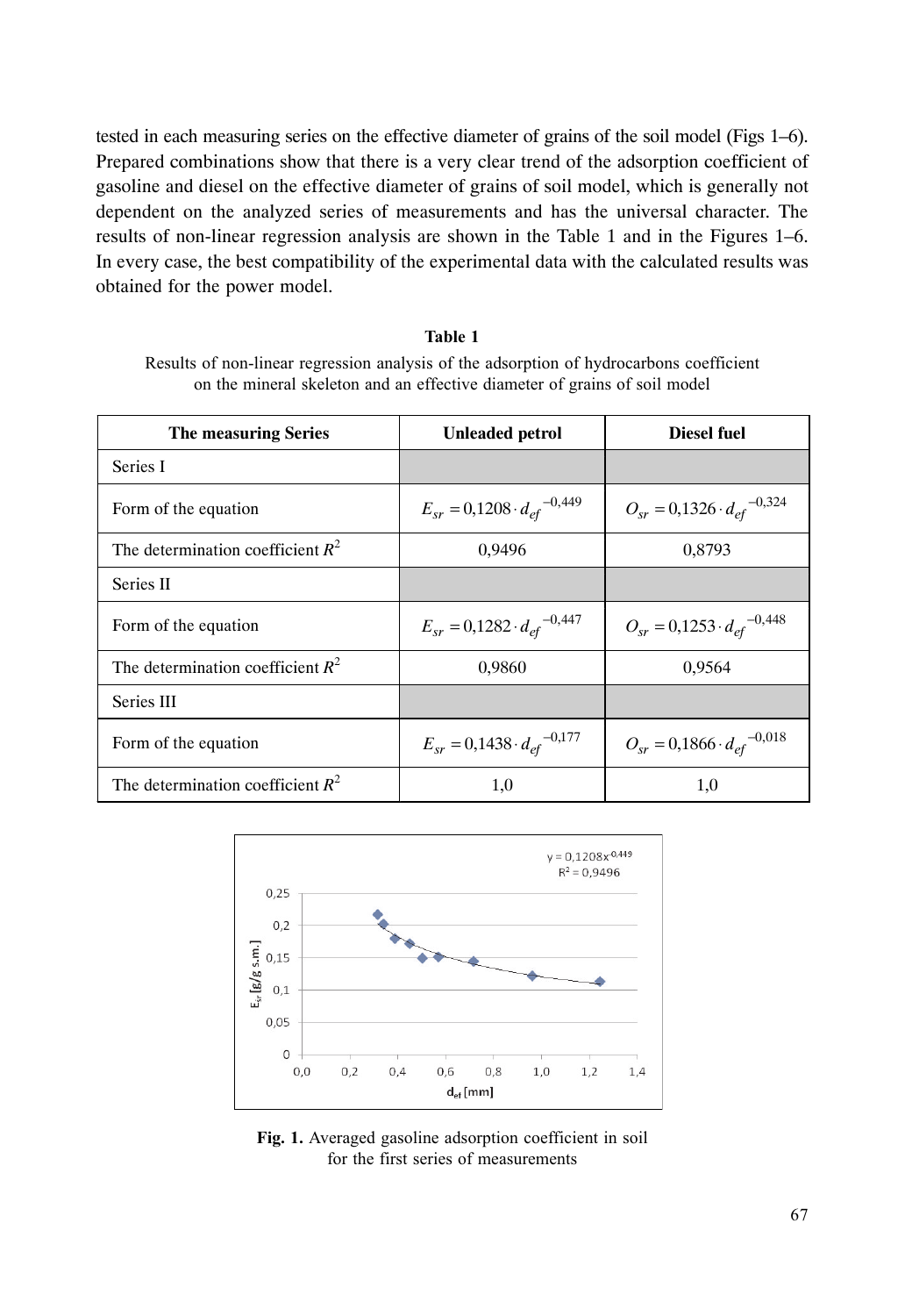





Fig. 3. Averaged gasoline adsorption coefficient in soil for the second series of measurements



Fig. 4. Averaged diesel adsorption coefficient in soil for the second series of measurements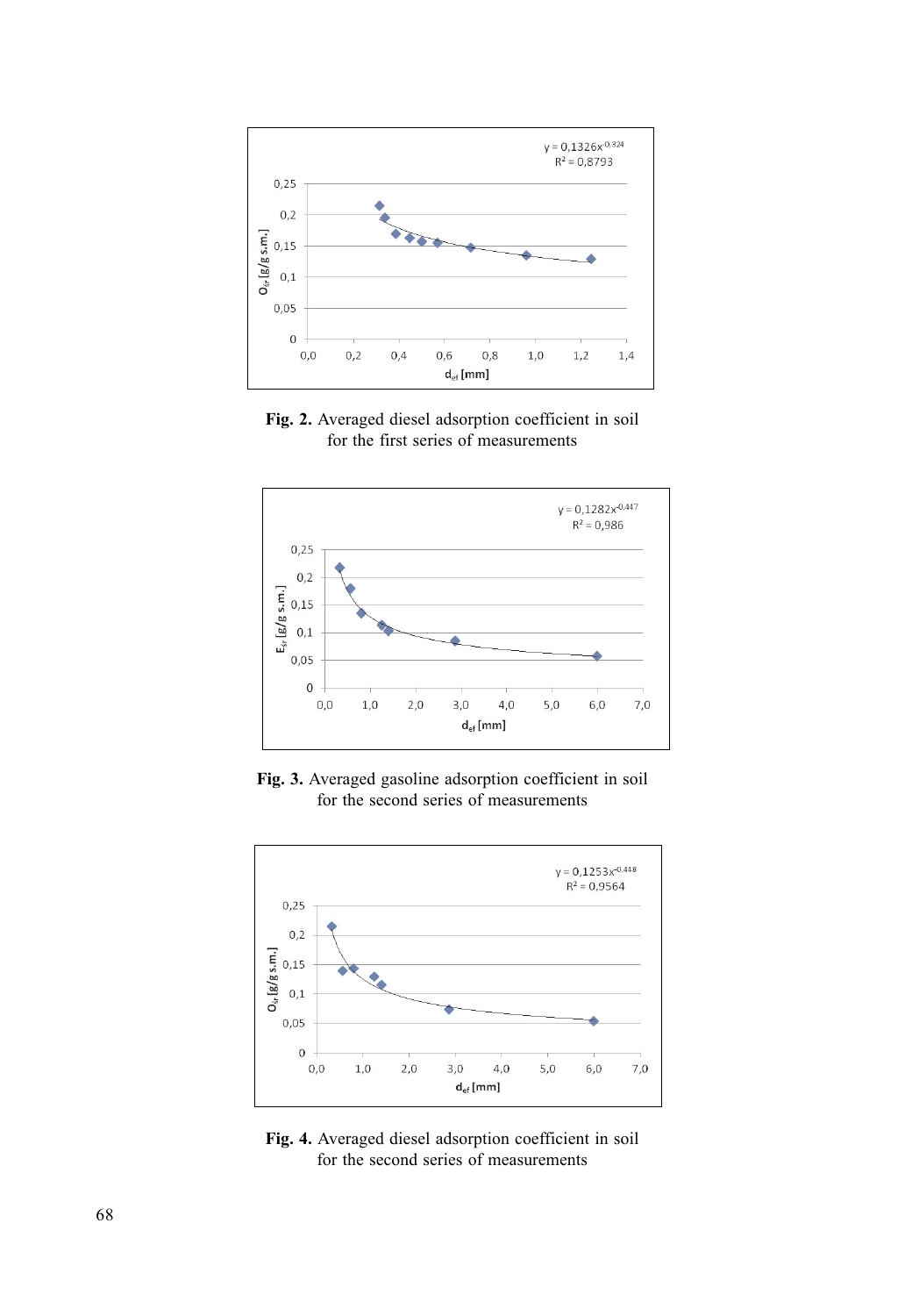

Fig. 5. Averaged gasoline adsorption coefficient in soil for the third series of measurements



Fig. 6. Averaged diesel adsorption coefficient in soil for the third series of measurements

The form of matching regression depending on the adsorption of unleaded petrol coefficient in the first and the second run is very close – the coefficient in the equation and the power of the independent variable differ only on the third significant digit position. The determination coefficient reaches a very high value from nearly 0.95 to over 0.98. Matching equations describe at least 95% of parameter variability.

In the case of diesel fuel the differences in the form of the fitted regression equations are more clear – the coefficient in the equation differs on the second significant digit position, and the power on the first significant digit position. However, for the first series of measurements the compatibility of the regression equation describes a 88% of parameter variability, and the second run more than 95% of parameter variability.

For the third series of measurements the equation has been matched to two points, and therefore they do not have a representative character.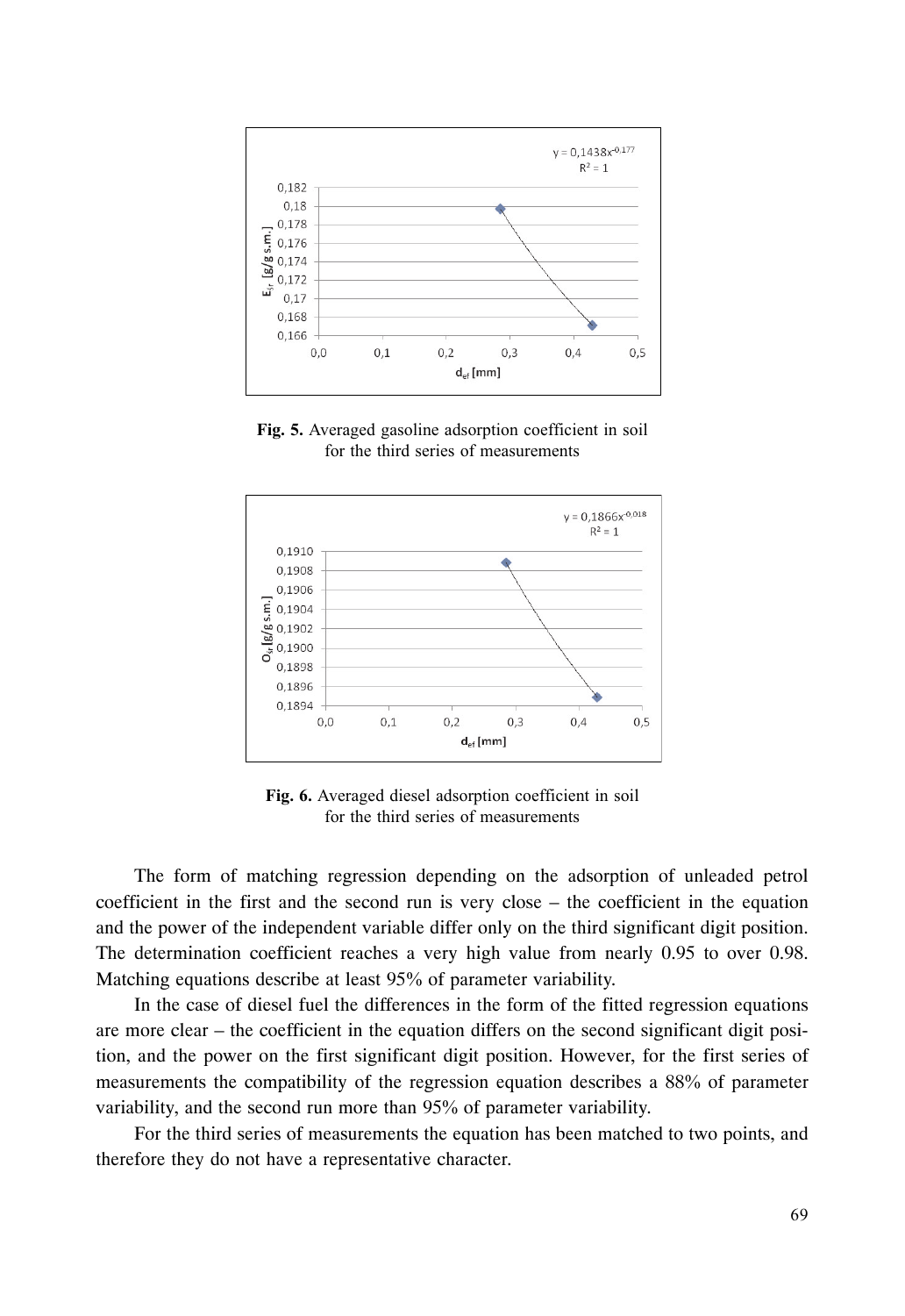In the next step of the correlation analysis the results obtained in the each measurement series are presented on one drawing (with distinction between a series of measurements) depending on absorption coefficient for gasoline and diesel on the effective diameter of grains of the soil model (Figs  $7-8$ ).



Fig. 7. Averaged gasoline adsorption coefficient in soil for all measurement series



Fig. 8. Averaged diesel adsorption coefficient in soil for all measurement series

In Figures 9–10, the same combination was prepared without distinction between measurement series and the nonlinear regression analysis was performed to fit the form of the trend line to the power model.

Correlation combinations placed in the Figures 7 and 8 show that the results obtained for the different measurement series are arranged along the same trend line. This shows the universal dominant dependence on the adsorption coefficient (sorption capacity) of hydrocarbons on the mineral skeleton of sandy soil and the effective diameter of the grains. The manner of the preparation of a soil model and its extraction do not have a significant effect on the value of the sorption capacity.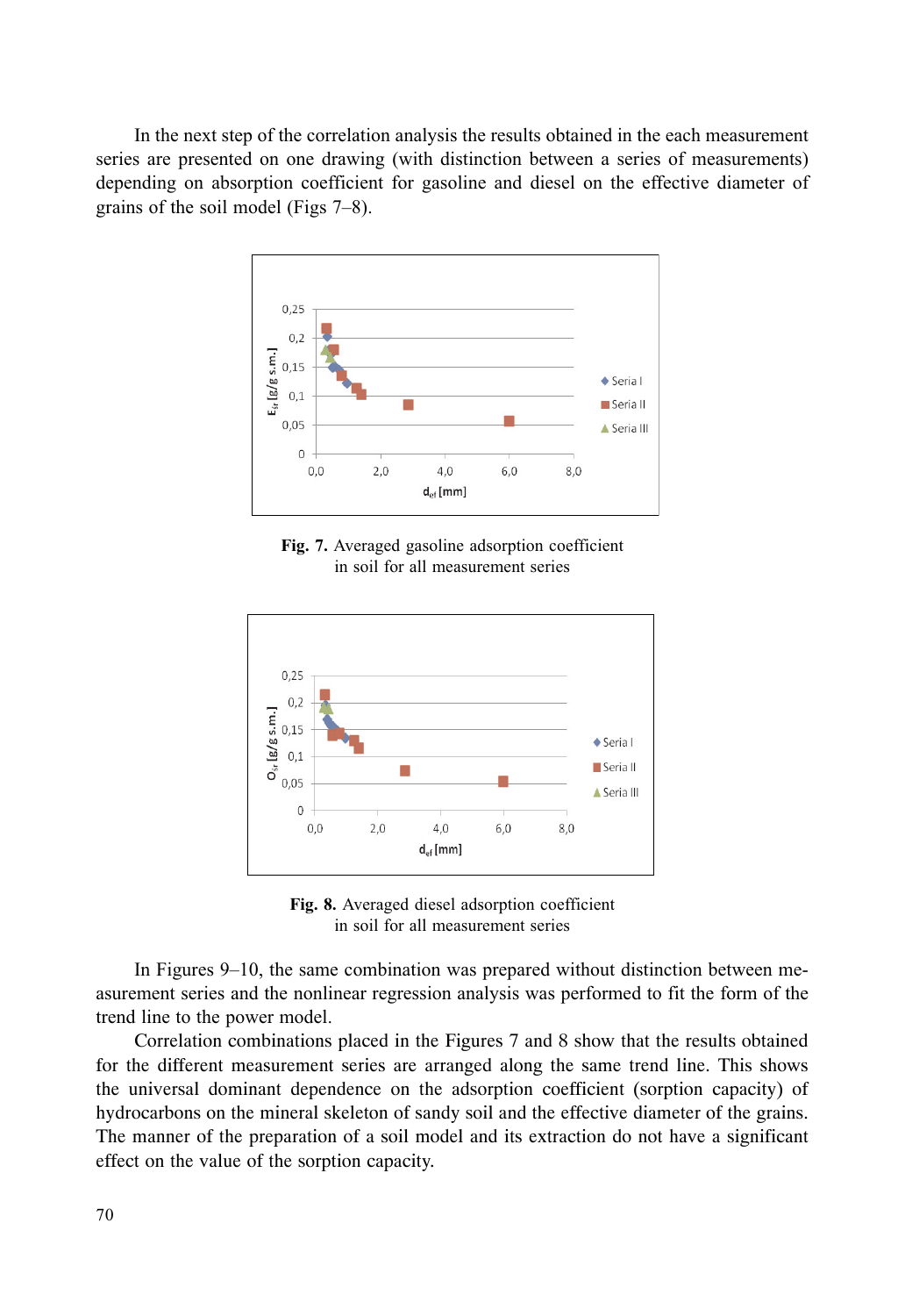

Fig. 9. Matched regression model of changes of the adsorption coefficient of unleaded petrol in soil as a function of effective diameter of grains



Fig. 10. Matched regression model of changes of the adsorption coefficient of diesel fuel in soil as a function of effective diameter of grains

The Figures 9 and 10 show the results from different measurement series for unleaded petrol and diesel and non-linear regression model fitted to power relationship:

- Dependence of the adsorption of gasoline coefficient on mineral skeleton of sandy soil and the effective diameter of the grains:  $E_{sr} = 0.1237 \cdot d_{ef}^{-0.413}$ , coefficient of determination  $R^2 = 0,9634,$
- Dependence of the adsorption of diesel coefficient on mineral skeleton of sandy soil and the effective diameter of the grains:  $O_{sr} = 0.1248 \cdot d_{ef}^{-0.415}$ , coefficient of determination  $R^2 = 0,9451$ .

The forms of regression equation for gasoline and diesel are very similar – the coefficients and the powers differ only on the third significant position. In general, the measured values of the adsorption of unleaded petrol and diesel coefficient in an identical soil model are not very different from each other [1]. The fitting of regression equations to the experimental data is very good. The determination coefficient of the regression equation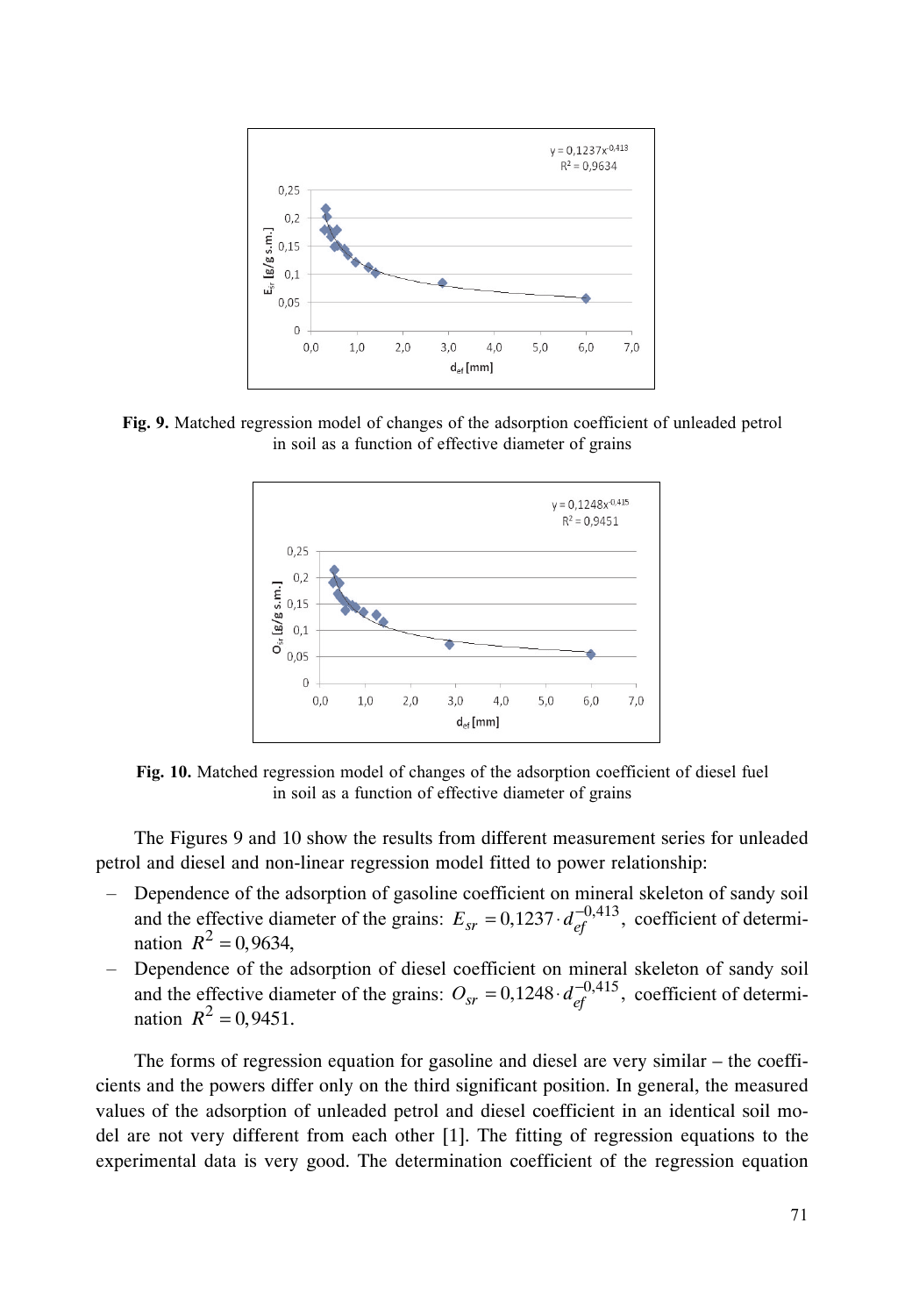for unleaded petrol is more than  $0.96$  (the equation describes more than  $96\%$  of parameter variability), whereas for diesel it is than 0.94 (the equation describes more than 94% of the variation of parameters).

#### $4.$ . REGRESSION ANALYSIS

The last step of the conducted studies is the regression analysis. In order to bring the dependence of the hydrocarbon adsorption coefficient on the effective diameter of grains of the soil model to the linear form the log values of both parameters were calculated. On the correlation charts of the Figures 11 and 12 it is shown that the measurement points in this case are arranged along straight lines. The results of linear regression analysis are provided in the Table 2.



Fig. 11. Matched linear regression model of changes of the adsorption coefficient of unleaded petrol in soil as a function of effective diameter of grains



Fig. 12. Matched linear regression model of changes of the adsorption coefficient of diesel fuel in soil as a function of effective diameter of grains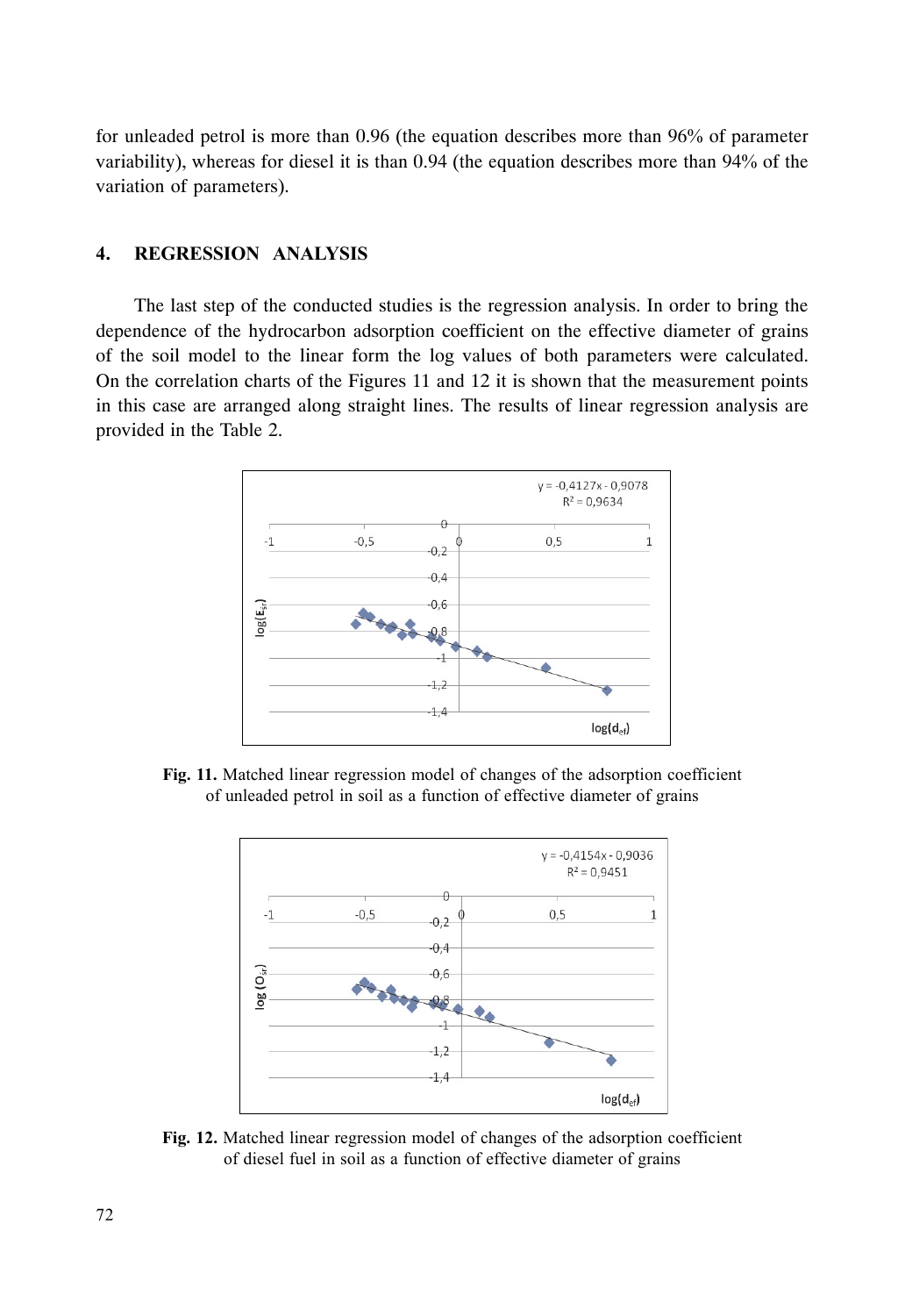### Table 2

| <b>Characteristics regression dependence</b>                   | <b>Unleaded petrol</b> | <b>Diesel fuel</b> |
|----------------------------------------------------------------|------------------------|--------------------|
| The correlation coefficient $R$                                | 0,9816                 | 0,9722             |
| The determination coefficient $R^2$                            | 0,9634                 | 0,9451             |
| The adjusted determination coefficient $R^2$                   | 0,9612                 | 0,9417             |
| The standard error of estimate $S_e$                           | 0,0296                 | 0,0368             |
| The number of observations                                     | 18                     | 18                 |
| The value of test F Fischer-Snedecor                           | 421,667                | 275,591            |
| The test F significance                                        | 6,4E-13                | 1,7E-11            |
| The intercept of the regression equation $b$                   | $-0,9078$              | $-0,9036$          |
| The standard error of intercept b                              | 0.0076                 | 0.0094             |
| The value of statistic t-Student for coefficient b             | $-119,926$             | $-95,874$          |
| The significance level of coefficient b                        | 4,6E-25                | 1,6E-23            |
| The lower value of coefficient $b$ for 95% confidence interval | $-0,9238$              | $-0,9236$          |
| The upper value of coefficient $b$ for 95% confidence interval | $-0,8917$              | $-0,8836$          |
| The directional coefficient of the regression equation a       | $-0,4127$              | $-0,4154$          |
| The standard error of directional coefficient a                | 0,0201                 | 0,0250             |
| The value of statistic t-Student for coefficient a             | $-20,534$              | $-16,601$          |
| The significance level of coefficient a                        | 6,4E-13                | 1,7E-11            |
| The lower value of coefficient $a$ for 95% confidence interval | $-0,4553$              | $-0,4684$          |
| The upper value of coefficient $a$ for 95% confidence interval | $-0,3701$              | $-0,3623$          |

The results of linear regression during the analysis of the dependence on the adsorption coefficient of hydrocarbons in sandy soils and the effective diameter of the grains

Both regression equations were calculated by the method of the least squares with a population of 18 attempts. The residual standard deviation called the standard error of estimation of the hydrocarbon adsorption coefficient in the soil for unleaded petrol is 0.0296 and is 0.0368 for diesel fuel. The average size of the empirical values deviations of the hydrocarbon adsorption coefficient from the calculated values with using the regression model is therefore relatively small and indicates a high degree of compatibility of the model to the empirical data. As a result of the regression analysis, the following forms of equations were obtained:

- $\blacksquare$  For unleaded petrol:  $\log(E_{sr}) = -0.9078 0.4127 \cdot \log(d_{ef}),$
- $\blacksquare$  For diesel fuel:  $\log(O_{sr}) = -0.9036 0.4154 \cdot \log(d_{ef})$ .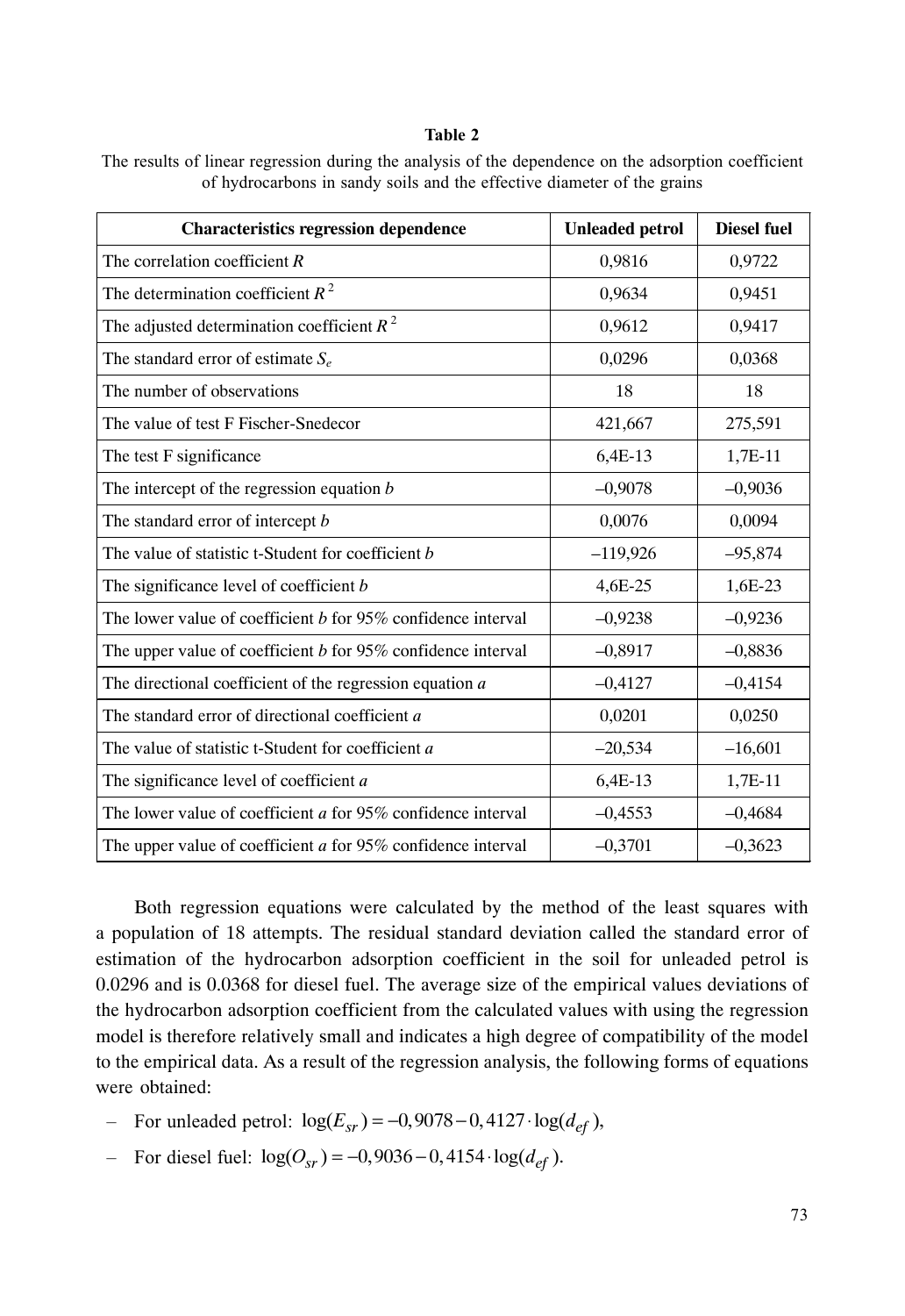The estimated error of the intercept *b* of the regression equation for unleaded petrol is less than  $1\%$  of its value, while for diesel is about  $1\%$  of its value. This means that the value of the intercept of the regression equation is at least 100 times greater than the error. Based on the Student's t-test it was found that the coefficient  $b$  is significant at the significance level  $\alpha$  = 4.6 ·10<sup>-25</sup> for unleaded petrol and  $\alpha$  = 1.6 ·10<sup>-23</sup> for diesel, which is much higher than the standard accepted level of 0.05. It follows that the intercepts in both regression equations are very important.

In the obtained equation estimation error of the directional coefficient *a* of the regression equation is  $4.87\%$  of its value in the case of unleaded petrol and is  $6.01\%$  of its value in the case of diesel. This means that the value of the directional coefficient is more than 20 times greater than the error for unleaded petrol and more than 16 times greater than the error for diesel. Based on the Student's t-test it was found that the coefficient  $a$  is significant at the significance level  $\alpha = 6.4 \cdot 10^{-13}$  for unleaded petrol and  $\alpha = 1.7 \cdot 10^{-11}$  for diesel, which is much higher than the standard accepted level of 0.05.

On the basis of the global F-test Fisher-Snedecor the importance of the regression equations on the same significant level was verified, well above the standard accepted level of 0.05. The obtained regression relationship is characterized by a very high regression coefficient  $R = 0.9816$  for unleaded petrol and  $R = 0.9722$  for diesel, which corresponds with coefficients of determination  $R^2 = 0.9634$  and  $R^2 = 0.9451$ , and means that the obtained regression model explains over 96% of the parameter variability for unleaded petrol and more than 94% of the parameter variation for diesel. Due to the limited sample size corrected coefficients of determination were calculated, but whose values are similar to the coefficients not adjusted.

# 5. CONCLUSIONS

As a result of the correlation and regression analysis, it was found that:

- 1. There is a strong correlation between the values of the adsorption coefficient of gasoline and diesel (sorption capacity) and the effective diameter of the grains of sandy soil model.
- 2. The extraction of the soil model nor the way of its preparation does not significantly affect the relationship referred to in the point 1.
- 3. The dependence listed in the point 1 has a dominant and universal character.
- 4. The hydrocarbon adsorption coefficient decreases with the increase of the effective diameter of grains in the soil model according to the power function.
- 5. Matching regression equations after taking the logarithm of the hydrocarbon adsorption coefficient and the effective diameter of grains (the dependence brought to the linear form) is characterized by a very high compatibility with experimental data – they describe about 95% of parameter variability.
- 6. The regression equations obtained for gasoline and diesel are very similar to each other, which indicates that the sorption capacity of sandy soil for the both petroleum substances is very close.